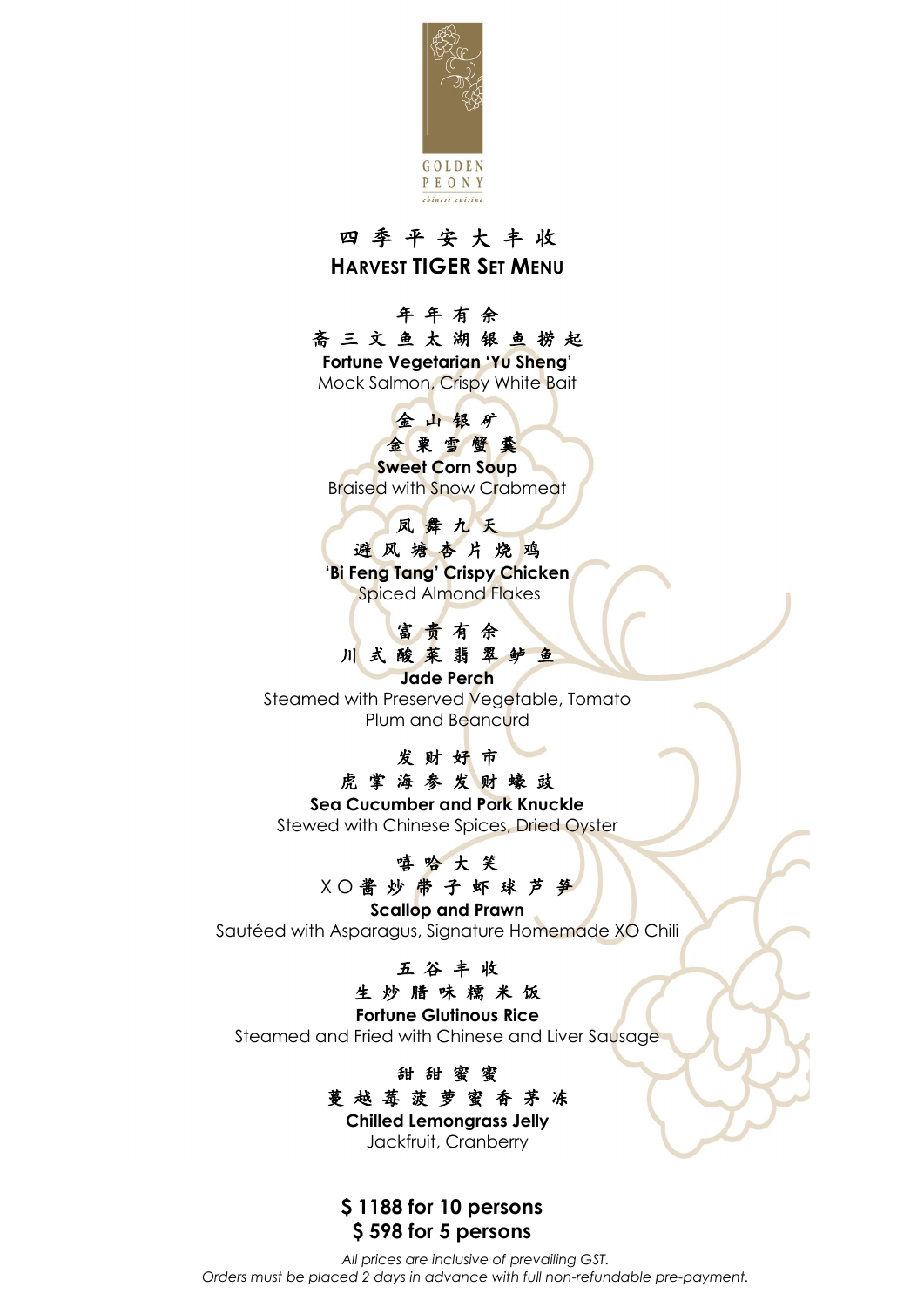

## 万 事 如 意 大 丰 收 **HAPPINESS TIGER SET MENU**

## 花 好 月 圆

#### 三 文 鱼,太 湖 银 鱼,金 皇 鱼 皮 捞 起

**Fortune 'Yu Sheng'**

Salmon, Crispy White Bait, Fish Skin



### **Four Treasures Seafood Soup**

Braised with Chinese Delicacy-Sea Cucumber, Conpoy, Fungus and Superior Chicken Stock



**Sea Perch** Steamed with Capsicum Preserved Chili Asparagus, Black Fungus

### 财 运 亨 通 至 尊 招 牌 伦 敦 鸭

**Signature 'London' Duck**

包 罗 万 有

冬 菇 蚝 豉 发 财 八 头 鲍 鱼 袋 **Eight Head Abalone Beancurd Bag** Mushroom, Dried Oyster

### 龙 精 虎 猛

开 边 龙 虾 泡 饭 **Half Lobster** Fragrant Poached Rice, Superior Broth

### 金 银 满 屋

招 牌 金 薯 酥 **Signature Sweet Potato Pastry**

甜 甜 蜜 蜜 珊 瑚 草 莓 牛 油 果 **Chilled Cream of Avocado**  Carol Weed, Strawberry

### **\$ 1388 for 10 persons \$698 for 5 persons**

*All prices are inclusive of prevailing GST. Orders must be placed 2 days in advance with full non-refundable pre-payment.*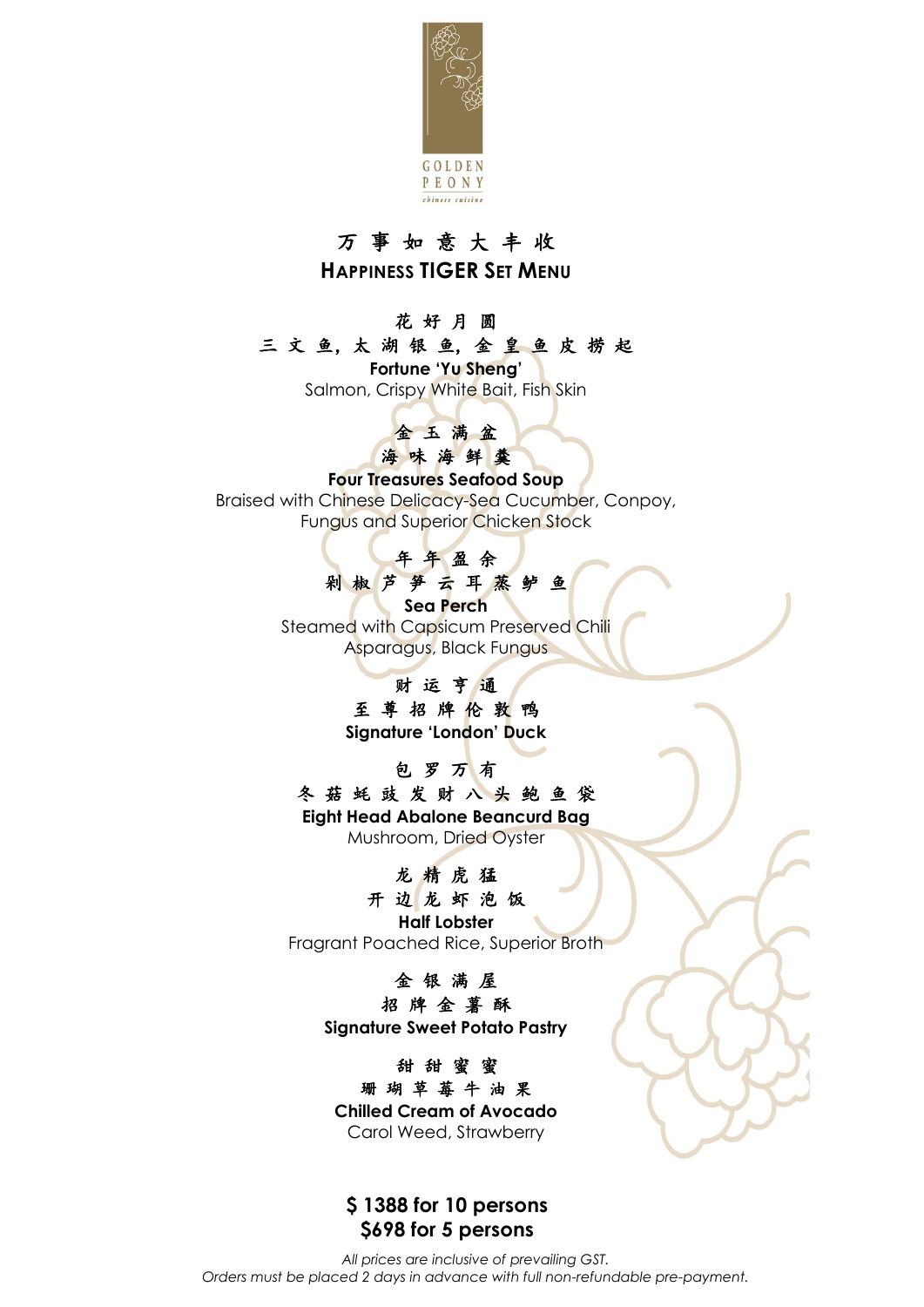

## 吉 祥 如 意 大 丰 收 **BLISSFUL TIGER SET MENU**

#### 绿 野 虎 踪 捞 起

老虎虾,北海道帝王蟹腿肉,太湖银鱼,金皇鱼皮

**Fortune 'Yu Sheng'** Tiger Prawn, Snow Crab Meat Crispy White Bait, Fish Skin

## 龙 马 精 神

### 椰 皇 炖 龙 虾 螺 头 竹 笙 汤

**Double-boiled Lobster**

Bamboo Pith, Sea Whelk in Young Coconut

## 盆满钵满 港 式 鲍 鱼 盆 菜

**Prosperity Abalone 'Pen Cai'** Conpoy, Fish Maw, Mushrooms, Black Moss

Sea Cucumber, Dried Oysters, Cabbage

年 年 有 余 油浸蒜香笋壳 **Mabel Goby 'Soon Hock'** Deep-fried, Garlic Sauce

## 鸿 运 当 头

招 牌 腊 味 糯 米 烤 乳 猪 **Roasted Suckling Pig**

Stuffed with Glutinous Rice, Chinese Sausage



#### **Sweet Yam Paste**

Golden Pumpkin Purée topped with Bird's Nest

## **\$ 1988 for 10 persons \$998 for 5 persons**

*All prices are inclusive of prevailing GST. Orders must be placed 2 days in advance with full non-refundable pre-payment.*